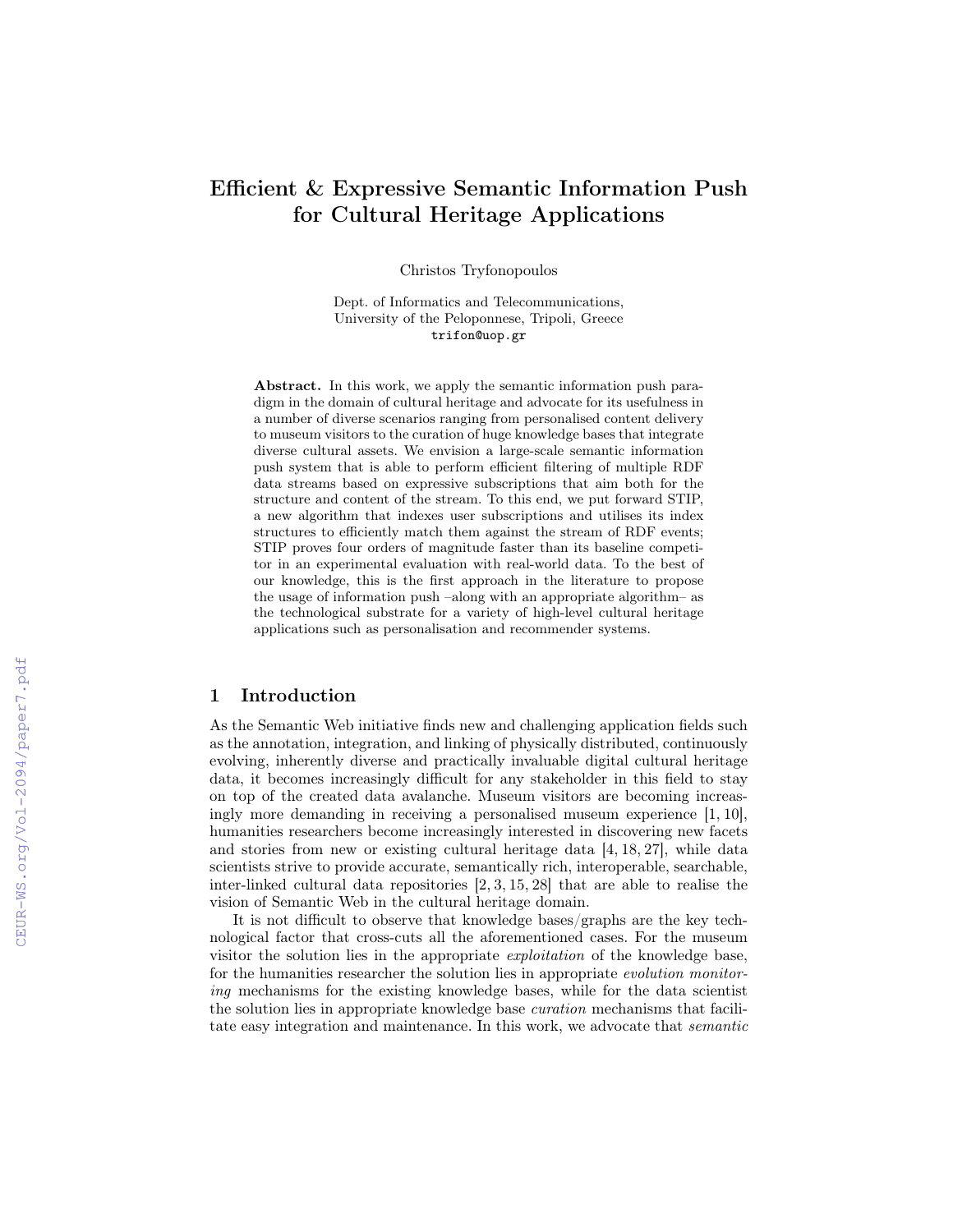information push (often referred to as publish/subscribe, information dissemination, or information alert) is a technological paradigm that may be transparently applied to all the aforementioned cases and provide appropriate solutions for the different semantic data/information management needs of each user type.

Information push systems [5,11,14,16,26,30,32] have emerged as a promising paradigm that enables the user to cope with the high rate of information production and avoid the cognitive overload of repeated searches. In an information push system, users (or services that act on users' behalf) express their interests by submitting a subscription (often referred to also as continuous query or profile) and wait to be notified whenever a new event of interest occurs. The vast majority of modern information push services and systems are typically contentbased (contrary to previous decades, where they used to be topic/channel based); users (often referred to as subscribers) express their (explicit or implicit) interest on the content of the publication (be it structure or data/text values) by appropriately specifying constraints in the submitted subscriptions. The information push system stores these subscriptions and matches them against the stream of published events to create notifications (that are delivered to the subscribers) every time a subscription matches a published event.

In this work, we propose a *novel* algorithm, coined STIP (Structural & Textual Information Push), designed to efficiently support expressive subscriptions (specified by users themselves or by services that act on users' behalf) with structural and textual constraints that can be used to filter RDF data streams in evolving knowledge bases. This algorithm is a good candidate for a cultural heritage setup since it is designed to suit different user needs and RDF streams with high rates. These characteristics make STIP a versatile solution that can be used as a lower-level building block for high-level semantically-aware cultural heritage applications such as profiling, personalisation, knowledge base quality control, and recommender systems [1, 10, 25]. In the light of the above the contributions of this work are threefold:

- We advocate the application of semantic information push paradigm in the cultural heritage domain by highlighting diverse application scenarios and useful subscriptions for each scenario. To the best of our knowledge, this is the first work in the literature to propose semantic information push as an enabler technology for different digital cultural heritage applications. Information push will enrich the technological arsenal of digital cultural heritage and will provide functionality beyond current state-of-the-art in the area.
- We adopt the RDF data model to define evolving knowledge graphs that contain both structural and textual information and subsequently propose an extension to the SPARQL syntax to support Boolean textual (in addition to the structural) subscriptions in RDF streams.
- We develop a proof-of-concept algorithm that indexes structural and textual subscriptions in a unified data structure and experimentally evaluate it against a brute force baseline to showcase the efficiency benefits that emerge from such indexing. Such an algorithm may function as an efficiency substrate to realise higher-level cultural heritage applications such as personalisation and recommender systems.

The rest of the paper is organised as follows. Section 2 discusses different application scenarios for semantic information push within the cultural heritage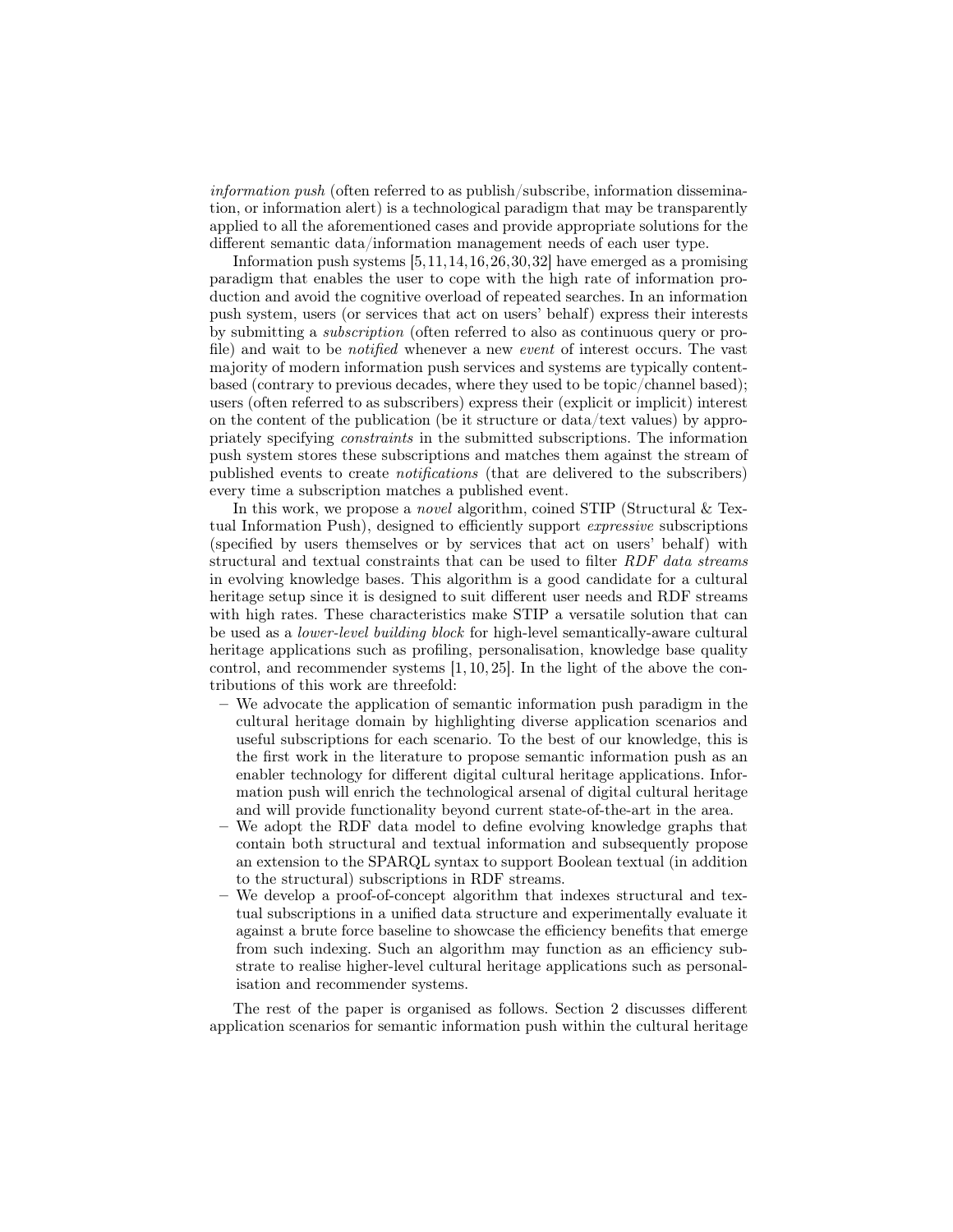domain, while Section 3 presents an overview of our data and query model. Subsequently, Section 4 presents algorithm STIP alongside its experimental evaluation with a real-world knowledge base. Finally, Section 5 discusses related work, and Section 6 provides future research directions.

## 2 Information push for cultural heritage

In this section, we provide three distinct application scenarios that demonstrate the versatility of the proposed algorithm and highlight its usefulness in diverse cultural heritage setups.

Information push for end users. Angela is a casual museum visitor and a World War II (WWII) aficionado. Since she is always interested in exhibitions and events about WWII, she has created a profile in a specialised service where users, through an appropriate user interface, create textual and structural subscriptions with constraints about events or topics of interest. Angela has utilised the textual constraints to explicitly specify a number of interests including poetry (e.g., by providing her favourite poets, styles, or subject), WWII, and art. Moreover, the system (or an independent service that acts on Angela's behalf) has augmented Angela's subscription with a number of textual and structural constraints based on her favourite reads over the last period of time, her visited web pages, and other implicit signals (such as current location). Angela is currently visiting a new destination and is now on her way to visit a museum of contemporary art, when she receives a notification that on her way to the museum there is a local WWII antique fair. After stopping by at the fair, Angela visits the museum, when her attention is drawn on an oil on paper painting by a Japanese artist. When she uses the QR code near the exhibit to get a description of the work on her phone, she receives a notification (based on her submitted subscription) that delivers content about the connection of the painting to the WWII bombing of Nagasaki.

Information push for researchers. Costas is a post-graduate student from an Art History department following an MSc in the history of History of Art. Costas is mainly interested in retrieving scientific publications on his topic of interest and also following the work of prominent researchers in the area. Due to the particularities of his research field<sup>1</sup>, he regularly resorts to (semantically-aware) online resources –like Semantic Scholar<sup>2</sup> or Microsoft Academic<sup>3</sup>– to search for new works or new developments/interpretations of existing works in his area of study. Even though searching for interesting/related works this week turned up nothing, a search next week may return new information. Clearly, an information push system that is able to integrate a number of relative sources and also

 $<sup>1</sup>$ Art History is neither static nor does it develop in a linear or deterministic manner,</sup> as is the case with natural sciences or computer science. For example, although the work of a 19th century's artist might has already been inventoried, analysed and dated, hence classified within a School or an art tendency, this does not imply that it will not be reconsidered or reinterpreted, possibly more than once, in the future using a different methodology or newly available information.

 $^{2}$ https://www.semanticscholar.org

 ${}^{3}$ https://academic.microsoft.com/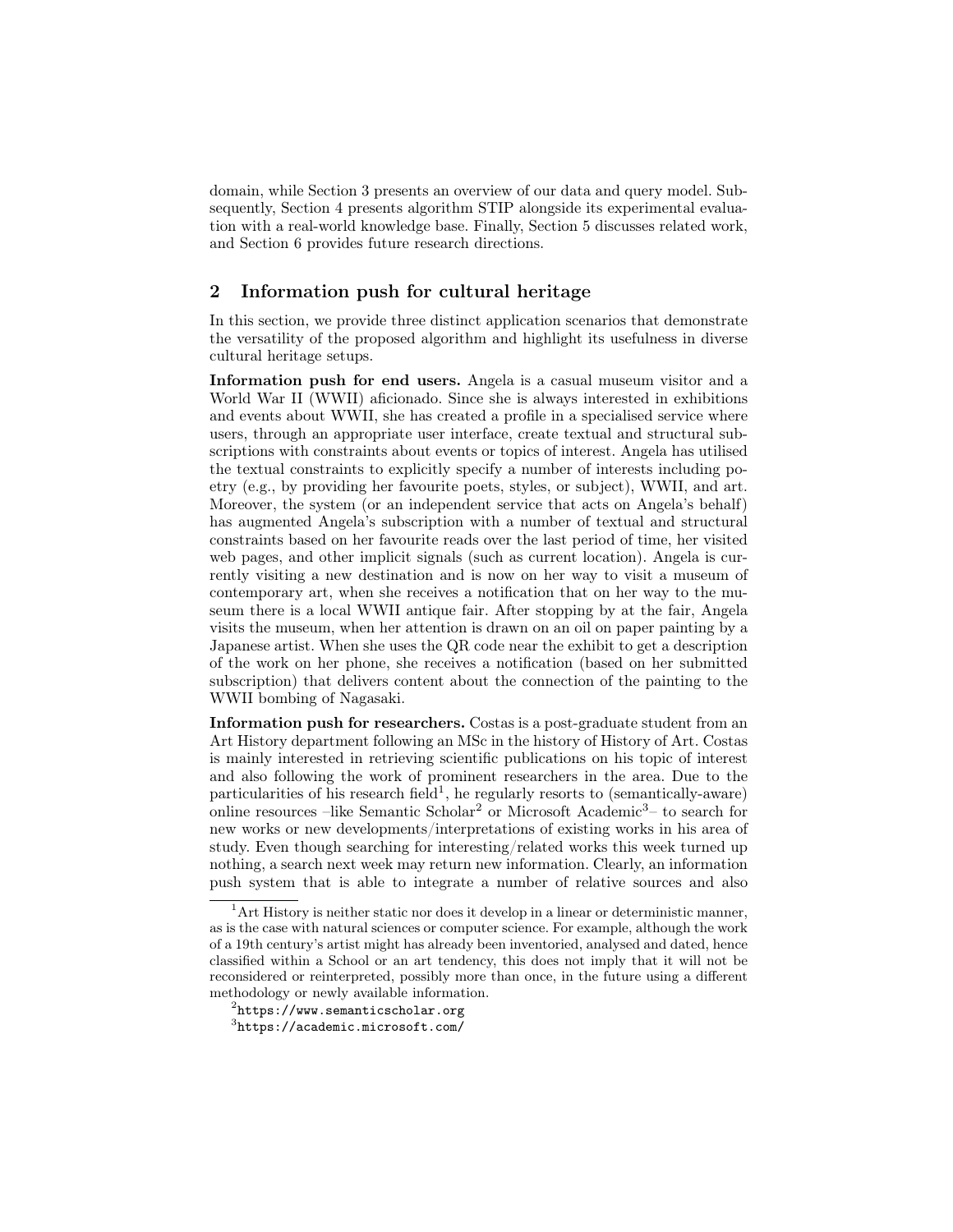capture his long-term information need (in the form of a subscription) would be a valuable tool that would allow him to save both time and effort. Having submitted a relevant subscription, Costas will be notified when an event (e.g., a paper, a re-interpretation of an existing piece of art, or an art review of a prolific author in the field) that matches his expressed interests is published.

Information push for curators. Nikki is a computer scientist working in an organisation that provides support in the construction and maintenance of a collaborative home-brewed knowledge base for cultural heritage applications. In this context, Nikki is responsible for the curation of the knowledge base and the enrichment/integration with existing Semantic Web resources like DBpedia<sup>4</sup> and various online thesauri (e.g., the Getty Art & Architecture Thesaurus<sup>5</sup>) using both manual/crowdsourced and automatic techniques [17, 25]. As this knowledge base is continuously evolving, monitoring its quality over time becomes an essential task. Having access to an appropriate information push system integrated with the actual knowledge base would allow Nikki and other moderators to subscribe (with appropriate textual and structural constraints) and get notified about (i) spurious and/or unusual connections in the knowledge graph, (ii) the creation/evolution of different structures, patterns, and subgraphs, and (iii) the trending of specific items. Such functionality would be an invaluable tool that would simplify graph moderation as Nikki would, for example, be notified about an unusual connection created by a graph update action that mistakenly links the painting "Alexander and his Doctor," to the oratorio composer "Le Sueur, Jean-Francois", instead of its actual creator, painter "Le Sueur, Eustache".

From the above scenarios, it becomes clear that an efficient algorithm, able to support expressive semantic information push for thousands of users and support high event rates, would be a valuable substrate to a number of cultural heritage applications. This is also highlighted by the exploitation of such approaches in other contexts, e.g., in web [22] and textual [31] information management, distributed setups [9], and middleware architectures [29].

## 3 Data and query model

Typically, knowledge bases/graphs evolve over time through (i) the addition of new entities and facts (corresponding to graph vertices or edges), either due to new relationships that emerge or due to better harvesting methods and richer data repositories that become available, and (ii) the deletion of relationships and entities either for noise removal (e.g., to delete wrong facts) or duplicate elimination. In our modelling the knowledge graph is defined as a directed labeled multigraph; RDF is used to represent the knowledge graph as a set of (subject, predicate, object) triples. A triple is an atomic entity that represents a statement about its subject; the subject and object part of the triple can either be unique resources (represented as *URIs*) or literals, while the predicate represents the relation between the subject and object. A graph update performed on the knowledge graph is defined as an addition or a deletion. An addition update results in the addition of new relations (edges) between existing and/or

 $^4$ http://wiki.dbpedia.org

 $^5$ ttp://www.getty.edu/research/tools/vocabularies/lod/index.html/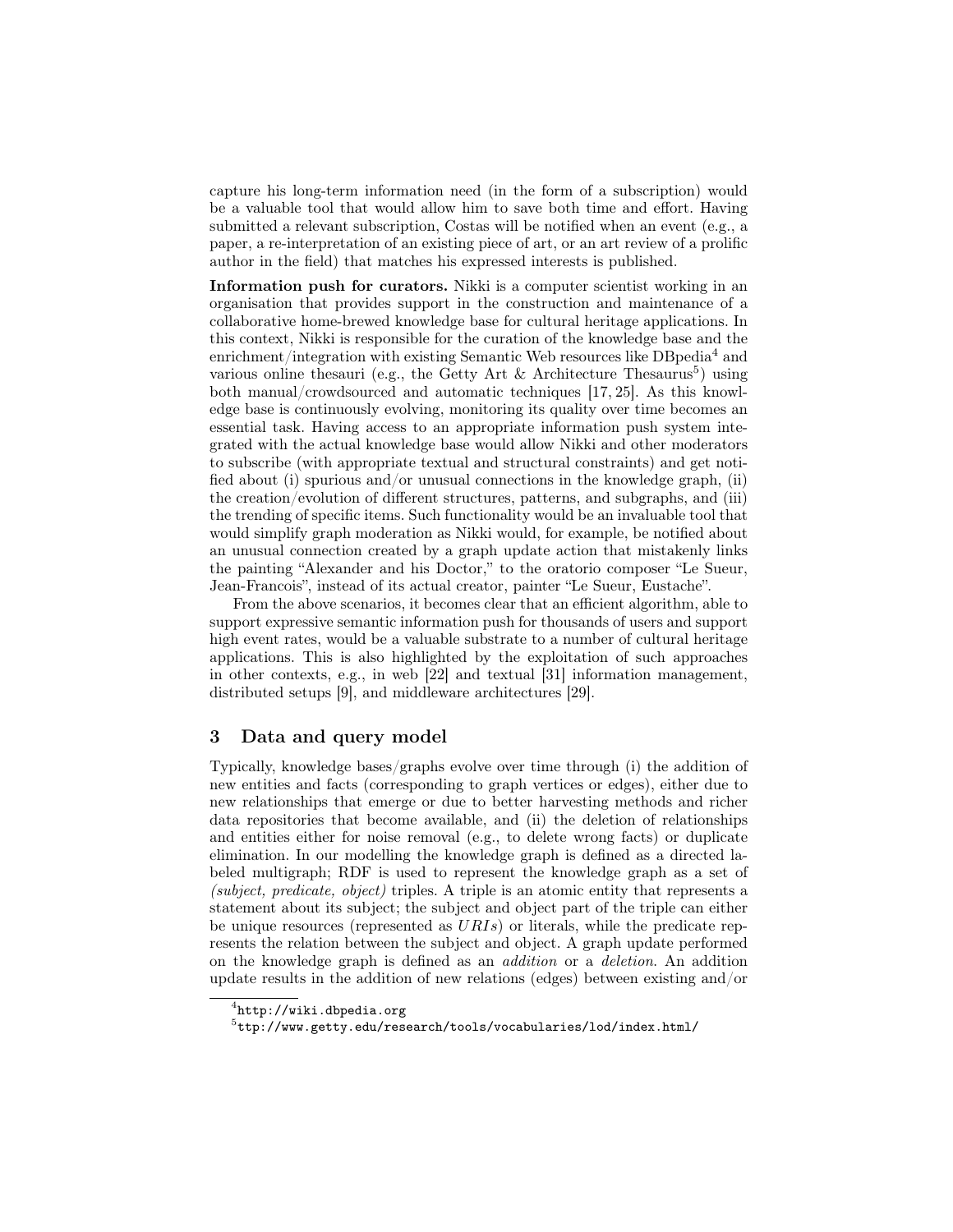

Fig. 1: Examples of a structural and a textual constraint.

new vertices of the graph. Each triple that is inserted into the knowledge graph represents a labelled edge –having predicate as label– between vertices with labels *subject* and *object*. Contrary, a deletion update results in the removal of relations (edges) in the graph; the deletion of a vertex is defined as a series of deletions on all (incoming and outgoing) edges of that vertex. Thus, an evolving knowledge graph is represented as a stream or ordered sequence of updates, i.e., timestamped edge additions and deletions.

In the proposed query model, user subscriptions (specified by users themselves or by services that act on users' behalf) may contain both structural and textual constraints. For the structural part, a user subscribes with subgraphs or motifs that emerge through the evolution of the knowledge graph and match a given set of structural and attribute constraints. In this context, we use subscription graph patterns to capture the subgraph, and attribute restrictions of an evolving knowledge graph as directed labeled multigraphs.

Apart from structural constraints, we are also interested in providing Boolean textual constraints over RDF streams; thus for the textual part we are interested in property elements with a plain RDF literal as their content. In this context, the subject of an RDF triple is always a node element, the predicate denotes the relation to the object, which is expressed as a string. In the spirit of [6], we propose an extension to the SPARQL syntax to support Boolean textual subscriptions in RDF streams; to preserve SPARQL expressibility we view the textual operations as an additional filter of the subscription variables. In this context, we define a new binary operator *contains*, that takes as input a variable of the SPARQL subscription and a Boolean textual expression that operates on the values of this variable. The subscription signature of the operator is expressed as the function *xsd* : *boolean* : *contains*(*var, expr*). A textual expression is evaluated only against a literal, so *var* is always the object of the SPARQL tuple pattern; the subject and/or predicate of the tuple pattern may be constants. The expressions supported involve the usual Boolean operators, phrase, and word proximity operators as in [8]. In addition to the textual extension of SPARQL, we also support the *wildcard*  $(*)$  operator applied in RDF triples, i.e., queries where the subject, predicate and/or object of a triple may match any value of the publication. An event, in this context, is represented as a set of RDF triples containing additional fields, where needed, to store the text parts. Hence, the overall underlying model is a directed graph, which contains a set of nodes that may serve as the subject or the object in a triple statement, and are connected via properties that are expressed as the predicate.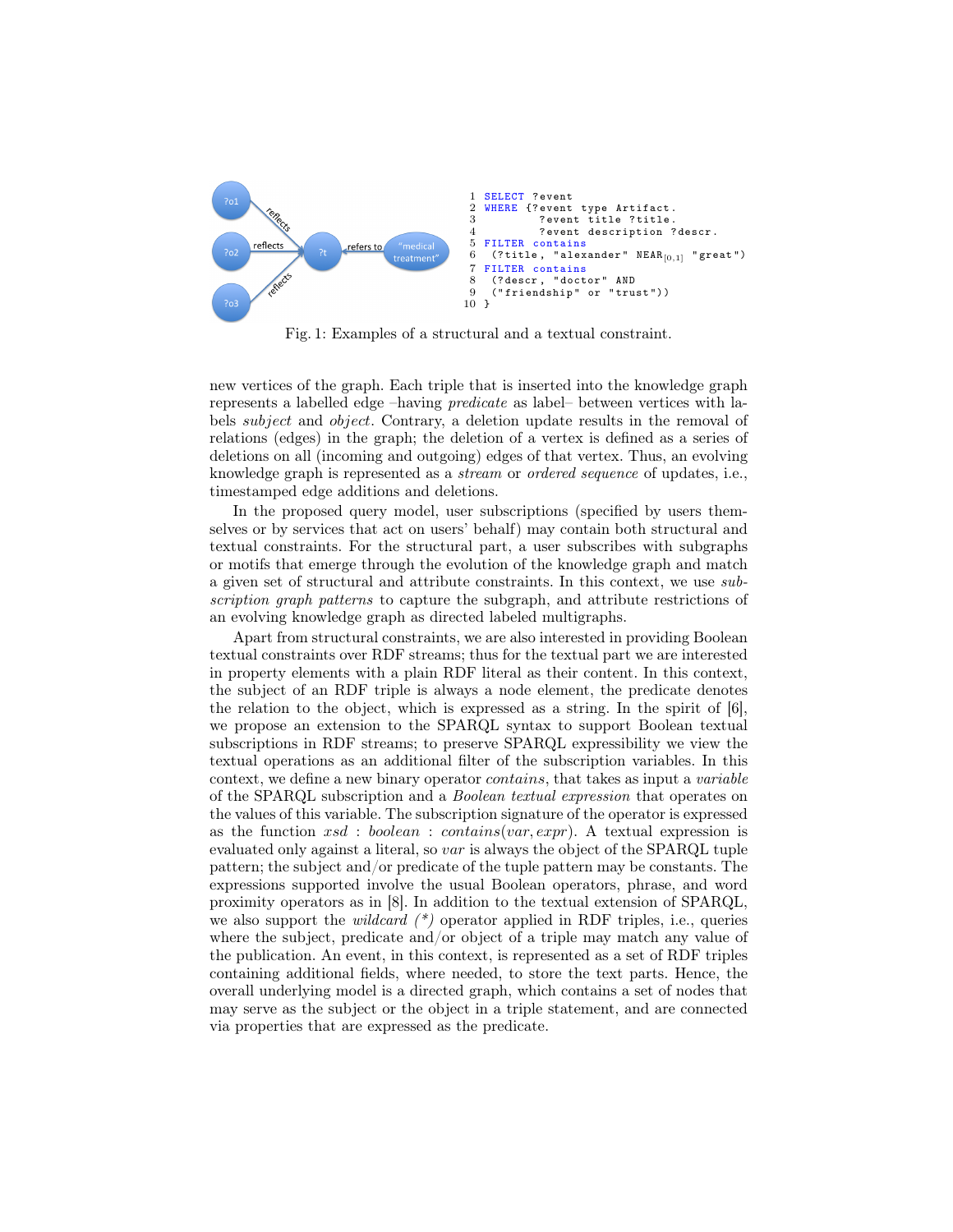Figure 1 shows examples of a structural and a textual constraint in the cultural heritage domain; the example structural constraint will create a notification when publications form a graph that matches it (essentially this is a subgraph isomorphism problem between the constraint and the graph created by the publication stream). The example textual constraint in Figure 1 will match all publications that are of type Artifact and have an attribute title with a string literal. The title of the publications must contain the term "great" at least zero and at most one words after the term "alexander". Additionally, the publications that match must have an attribute description that contains the term "doctor" and at least one of the terms "friendship" and "trust".

## 4 Algorithms and evaluation

In this section, we outline two algorithms for semantic information push that are able to match subscriptions (with both textual and structural constraints) against graph updates and present a concise experimental evaluation of their performance. Our findings highlight the need for efficiency in the support of expressive semantic information push.

### 4.1 Algorithm STIP and competitor

In the context of our proof-of-concept implementation, we developed two algorithms that are able to filter subscriptions aiming at both structural and textual properties of the evolving graph. In our setup, subscriptions were arbitrary graphs with textual constraints that express user interests; subscriptions were subsequently indexed depending on the filtering algorithm at hand. The evolving graph (against which the subscriptions are constantly evaluated) is also indexed to allow for faster matching against the subscription database.

Algorithm STIP indexes the subscriptions in an appropriate data structure as follows. It decomposes the subscription to the vertex pairs that form the subscription graph and uses these pairs as keys to store the subscription identifier at an inverted index. In this way, a subscription graph with *k* edges is decomposed into *k* vertex pairs of the form (subject,object) and its identifier is stored at *k* different inverted index positions, one for each pair. An auxiliary table *T* is used to store the number of vertex pairs that are contained in each subscription and the number of already matched pairs. The same inverted index infrastructure is used to index also the textual constraints (using the terms as the index keys) in the spirit of [26, 30]. When a new graph update is published, the vertices that are involved in the update are used to locate all affected subscriptions in the inverted index and appropriately update *T* with the newly matched pairs. Subsequently, *T* is scanned to determine whether any newly matching subscriptions (i.e., subscriptions that have all their pairs matched) have arisen as a result of the new update. If so, the appropriate notifications are created and sent to the subscribed users.

To highlight the need for efficiency in semantic information push we have also implemented algorithm BF (Brute Force), that is used to serve as a simple baseline. BF has no indexing strategy and scans the subscription database sequentially on every graph update to determine matching subscriptions. The BF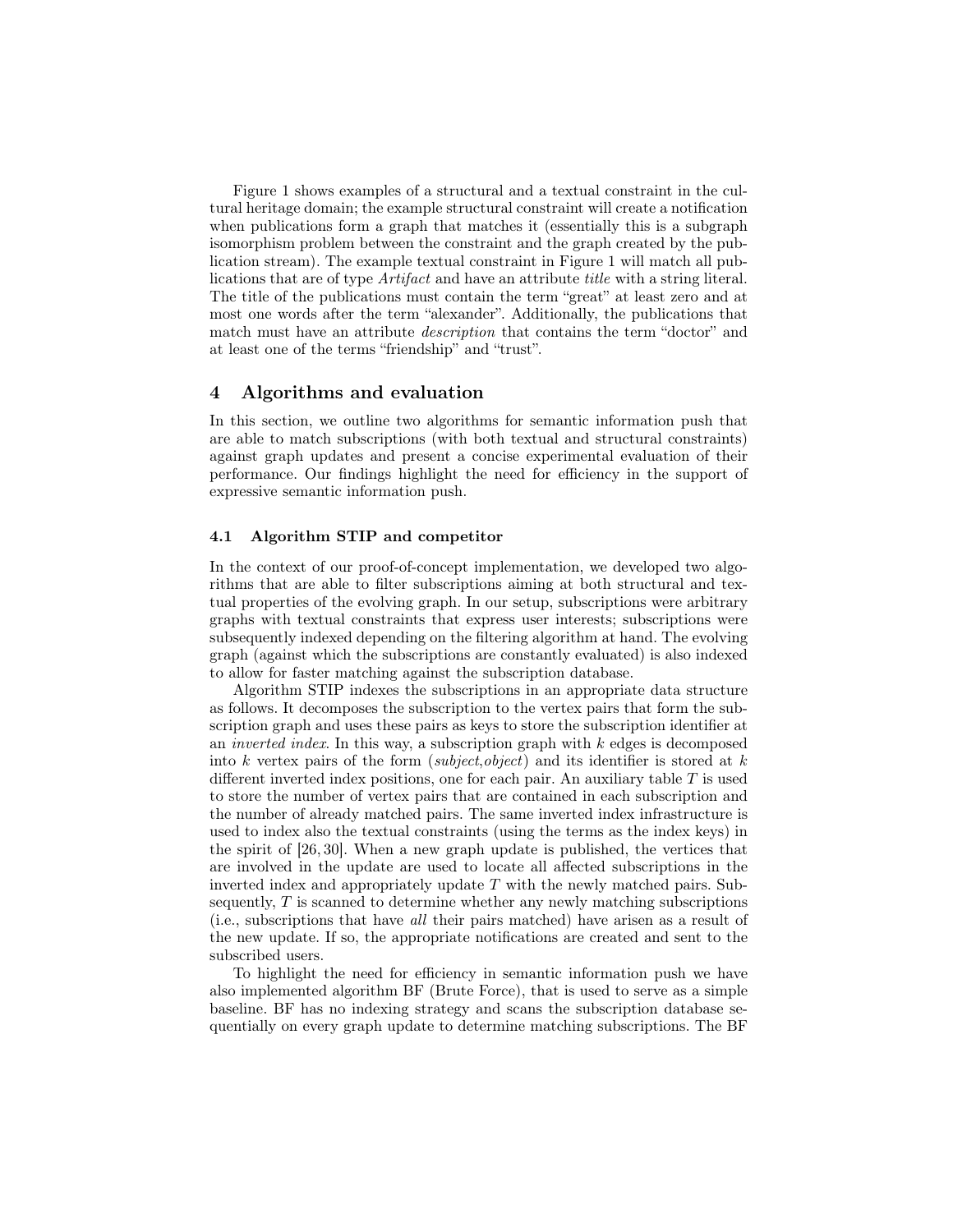

Fig. 2: Efficiency of STIP and BF when varying *D* and *L*.

algorithm stores the full subscription database in a linked list using an appropriate representation that allows it to match (at event publication time) each subscription against the indexed (evolving) graph.

Finally, notice that the semantics and the effectiveness of our approach are given by (i) subgraph isomorphism for the structural constraints and (ii) the adopted Boolean model for the textual constraints. Thus, in our setup, subscriptions are either satisfied or not, i.e., there are no false-positive or false-negative results. For more details on the effectiveness of the Boolean model the interested reader is referred to [24].

#### 4.2 Experimental evaluation

In this section, we present a series of experiments that compare the performance of STIP and BF. Initially, we present the experimental setup and we subsequently discuss the evaluation results.

Evaluation setup. We utilised a fraction of the *DBpedia* dataset as our evolving graph; to simulate the graph evolution, we obtained a snapshot of 1*M* triples from the original graph and simulated the graph evolution by adding those triples to an (initially empty) graph. The publication events (graph updates) resulted to a directed graph of total size  $S = 1M$  edges and more than 1.2*M* vertices.

Since no benchmarking database of subscriptions is publicly available, we used the *DBpedia* graph to artificially generate realistic subscription databases of varying sizes and characteristics. The generated subscriptions were equiprobably chosen to be chains, stars, or arbitrary graphs of various sizes, while 10% of them had a textual constraint. The baseline values for our evaluation were: (i) subscription databases *D* of size 10*K,* 30*K,* and 50*K* entries, (ii) average subscription length L of 4,5 and 6 triples/query, (iii) percentage P of subscriptions that matched the final graph controlled at 5*,* 10 and 15% of *D*, and (iv) total graph size *S* of 200*K,* 600*K* and 1*M* edges.

All algorithms were implemented in Java and were executed on a commodity PC running Ubuntu Linux. Graph indexing was performed with the JGraphT library, and the time shown in the graphs is wall-clock time averaged over 10 runs to eliminate fluctuations in time measurements. Please notice the cut and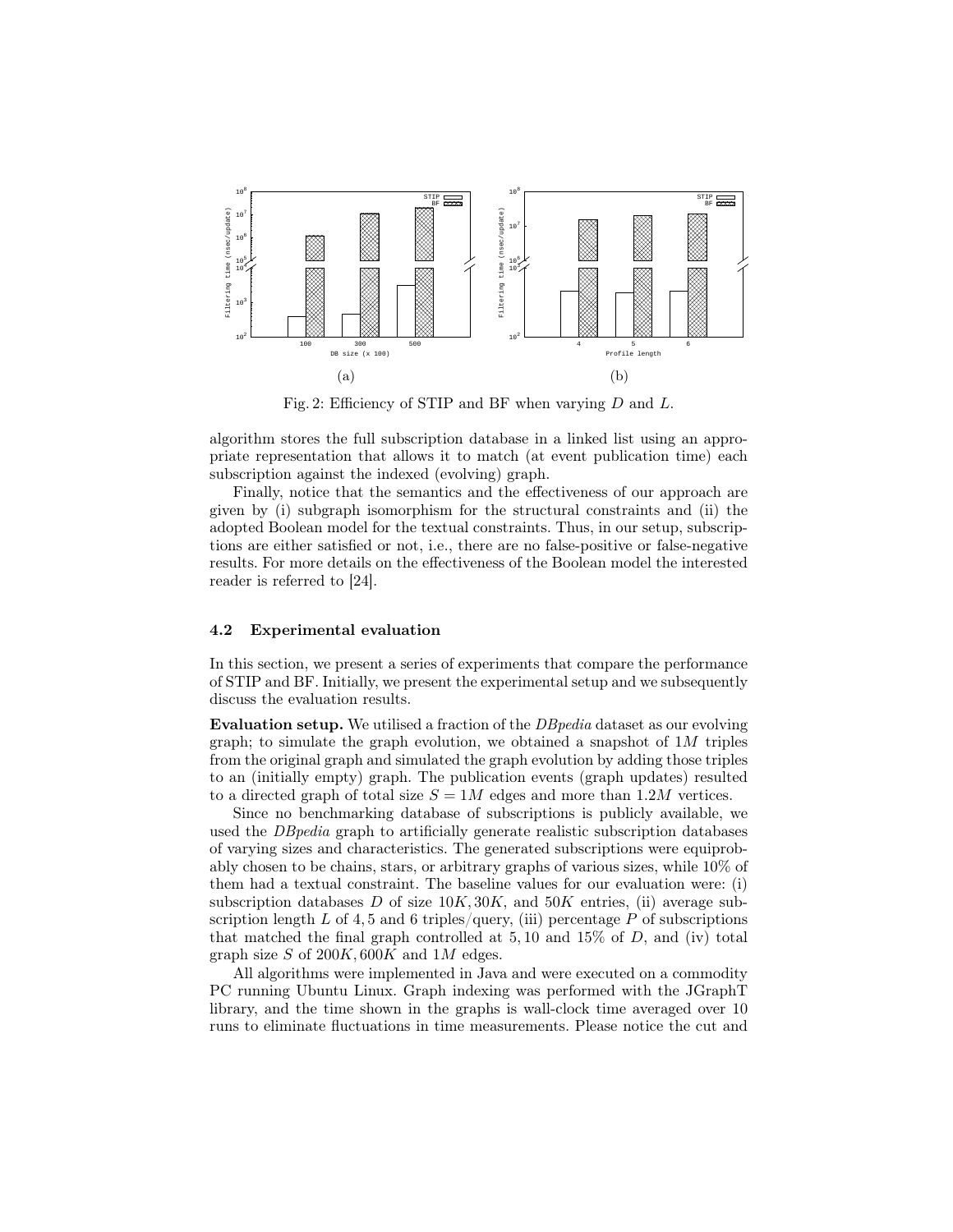

Fig. 3: Efficiency of STIP and BF when varying *P* and *S*.

the log scale in the y-axis of all graphs; this aims at better illustrating the two algorithms that have large performance differences.

Evaluation results. Figure  $2(a)$  shows the filtering time required to match a graph update against a database of stored subscriptions when varying the size of the subscription database D, while using  $L = 5$ ,  $P = 5\%$ , and  $S = 1M$ . We observe that the filtering time of all algorithms increases with the subscription database size; STIP is four orders of magnitude faster in filtering an update compared to BF. In Figure 2(b) we compare the filtering performance of STIP and BF for varying values of query length *L*, when  $D = 50K$ ,  $P = 5\%$ , and  $S = 1M$ . The observations here are consistent with those of the previous experiment; STIP is four orders of magnitude faster than BF. Additionally, Figure  $3(a)$ shows the filtering performance of STIP and BF when varying the percentage of subscriptions *P* that will match the final graph, for  $D = 50K$ ,  $L = 5$ , and  $S = 1M$ . Results in this experiment regarding the performance of the algorithms are also in line with the previous ones. Finally, as expected, the performance of both algorithms is not affected from the size of the evolving graph (Figure 3(b)).

In summary, for a database of 50K subscriptions, algorithm STIP is able to support a steady throughput of more than 2M updates/sec in contrast to its competitor that supports four times lower throughput rates. This significant difference between STIP and BF highlights the need for efficient subscription indexing structures that will enable the use of efficient and expressive semantic information push in the cultural heritage domain.

## 5 Related work

In the early days of semantic information push, the structure of a publication was nothing more than a (usually static) collection of named attributes with values of different types (e.g., text) [26, 30]. Later, and as XML gained popularity and started becoming the standard for data/information representation and exchange on the web, various XML-based information push systems have arisen [5, 7, 11–13, 21]. Publications were, at that time, expressed in XML and extensions of XPath/XQuery were used to express subscriptions. Since structural/value matching of publications and subscriptions was unable to capture the underlying semantics, ontology-based information push systems [19,22,23,29,32]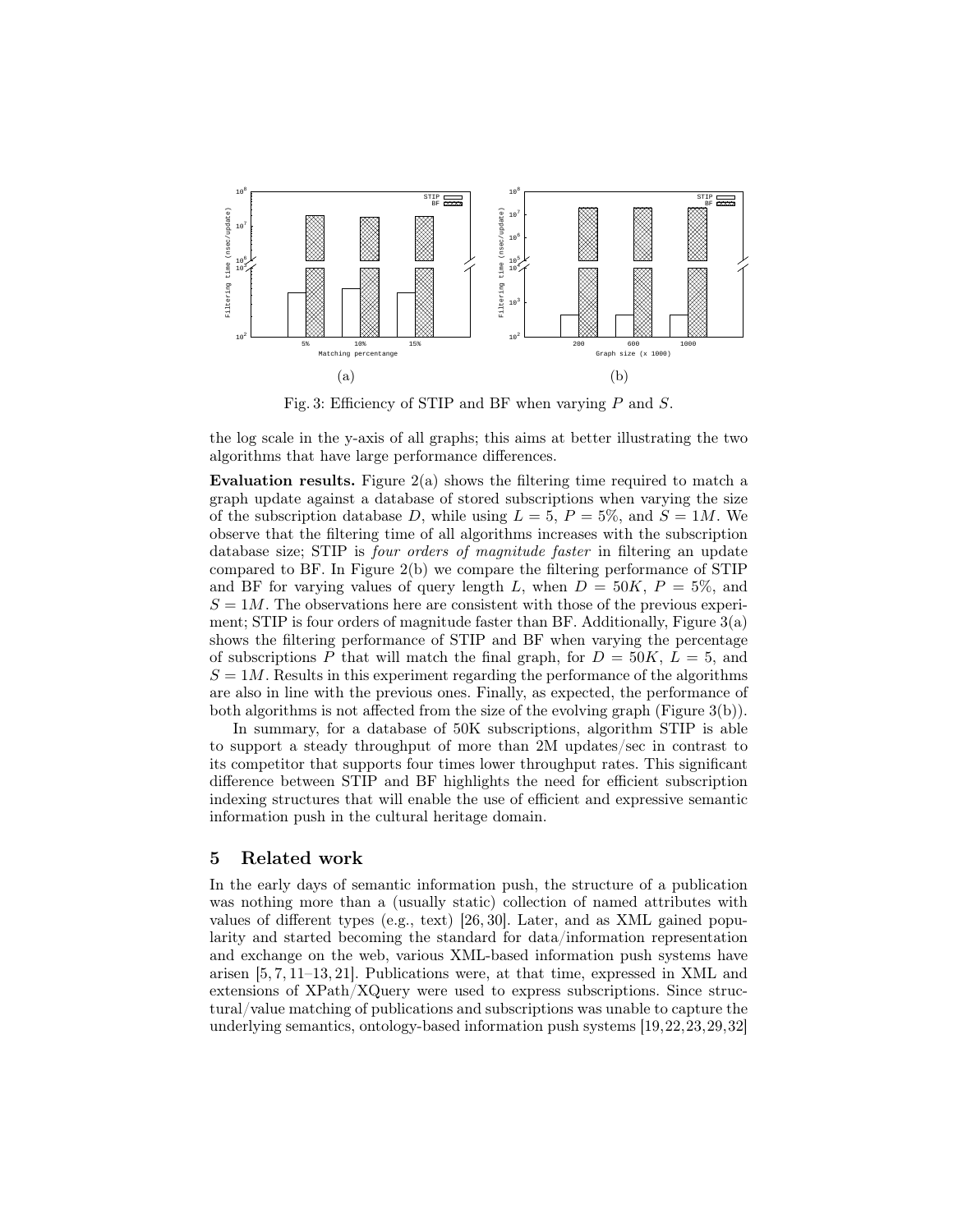had emerged. Those systems typically used RDF for representing publications and SPARQL extensions/modifications for expressing user interests through subscriptions. Although this research direction has produced interesting results, it still currently lacks important functionality that is provided with STIP, such as subgraph pattern matching and textual constraints.

Many RDF stores (Apache Jena<sup>6</sup> text module, Virtuoso<sup>7</sup>, Allegrograph<sup>8</sup>, OntoText GraphDB<sup>9</sup> ) also offer text indexing and retrieval combined with SPARQL. However, these solutions are targeted to the information pull (retrieval) paradigm which copes with different problems and challenges compared to our setup.

Apart from centralised solutions, there is a number of works that focus on distributed/P2P approaches for semantic information push [14,16,20]. However, none of these works is able to support both structural and textual subscriptions. Finally, notice that it is possible to extend STIP in a decentralised environment (such as a P2P or cloud setup) to enhance scalability by distributing the index among different nodes and modifying the filtering process to visit only the nodes that may contain matching subscriptions.

## 6 Outlook

We are currently working on a prototype semantic information push system for the cultural heritage domain based on the presented ideas. We also plan to extend this work by (i) devising more sophisticated indexing to exploit commonalities between subscriptions, (ii) supporting subscriptions under the Vector Space Model, and (iii) adapting our solutions for distributed/parallel environments.

## References

- 1. Antoniou, A., Katifori, A., Roussou, M., Vayanou, M., Karvounis, M., Kyriakidi, M., Pujol-Tost, L.: Capturing the visitor profile for a personalized mobile museum experience: an indirect approach. In: UMAP (2016)
- 2. Bampatzia, S., Bravo-Quezada, O.G., Antoniou, A., López Nores, M., Wallace, M., Lepouras, G., Vassilakis, C.: The use of semantics in the crosscult h2020 project. In: KEYSTONE (2017)
- 3. Bartalesi, V., Meghini, C.: Using an ontology for representing the knowledge on literary texts: The dante alighieri case study. Semantic Web 8(3), 385–394 (2017)
- 4. Bourlakos, I., Wallace, M., Antoniou, A., Vassilakis, C., Lepouras, G., Karapanagiotou, A.V.: Formalization and visualization of the narrative for museum guides. In: KEYSTONE (2018)
- 5. Bruno, N., Gravano, L., Koudas, N., Srivastava, D.: Navigation- vs. Index-Based XML Multi-Query Processing. In: ICDE (2003)
- 6. Case, P., Dyck, M., Holstege, M., Amer-Yahia, S., Botev, C., Buxton, S., Doerre, J., Melton, J., Rys, M., Shanmugasundaram, J.: XQuery and XPath Full Text. (2011), http://www.w3.org/TR/xpath-full-text-10/
- 7. Chan, C.Y., Felber, P., Garofalakis, M.N., Rastogi, R.: Efficient Filtering of XML Documents with XPath Expressions. In: ICDE (2002)

 $^6$ http://jena.apache.org/

 $^{9}$ http://ontotext.com/products/graphdb/

<sup>7</sup> http://virtuoso.openlinksw.com/

<sup>8</sup> http://franz.com/agraph/allegrograph/